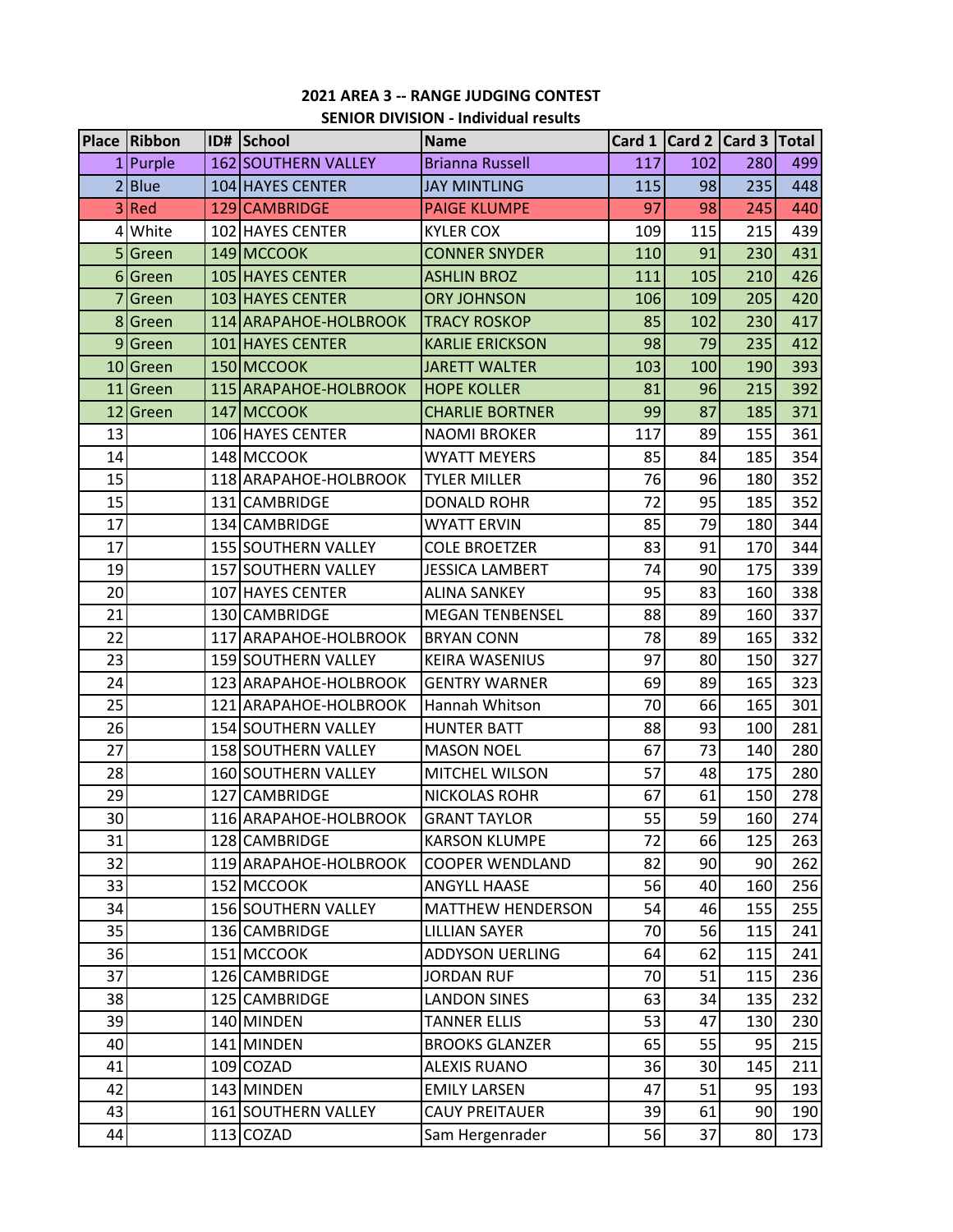|      | <b>Place Ribbon</b> | ID# School    | <b>Name</b>       |      |     | Card 1 Card 2 Card 3 Total |            |
|------|---------------------|---------------|-------------------|------|-----|----------------------------|------------|
| 451  |                     | 144 MINDEN    | lCADEN BRADLEY    | 431  | 39  | 85                         | 167        |
| 46I  |                     | 133 CAMBRIDGE | ISTORMIE NEWTON   | 461  | 30  | 80                         | <b>156</b> |
| 47 I |                     | 139 MINDEN    | lemma steinkruger | 57   | 461 | 50                         | 153        |
| 48 I |                     | 132 CAMBRIDGE | IBRENNA JOHANNSEN | ا 29 | 17  | QE                         | 131        |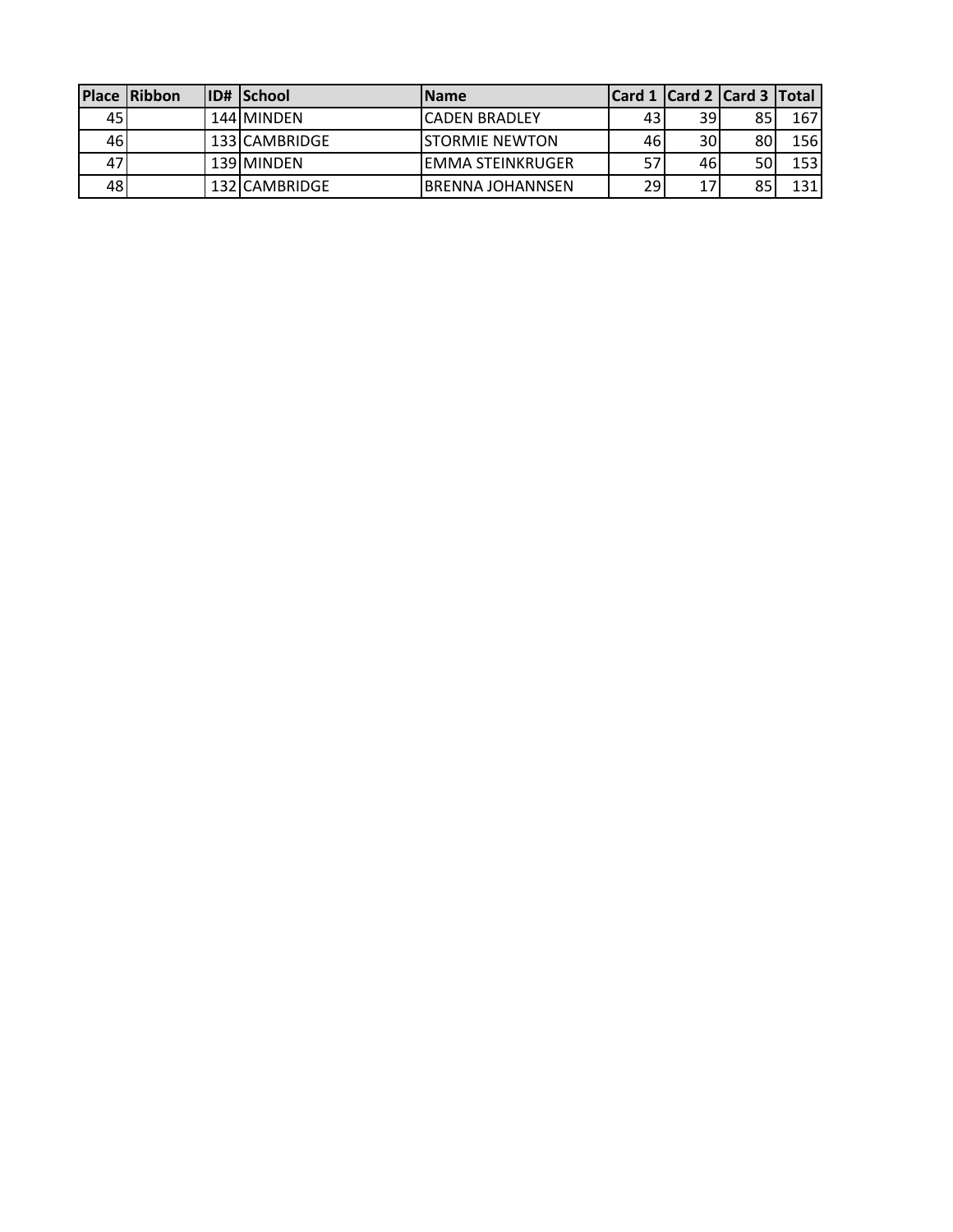### **2021 AREA 3 -- RANGE JUDGING CONTEST SENIOR DIVISION - Team Results**

|              | <b>Place Ribbon</b> | ID# School                 | <b>Name</b>              |     | Card 1 Card 2 Card 3 Total Team |     |     |      |
|--------------|---------------------|----------------------------|--------------------------|-----|---------------------------------|-----|-----|------|
|              | 1  Purple/Grand     | 104 HAYES CENTER           | <b>JAY MINTLING</b>      | 115 | 98                              | 235 | 448 | 1773 |
|              | 1 Purple/Grand      | 102 HAYES CENTER           | <b>KYLER COX</b>         | 109 | 115                             | 215 | 439 | 1773 |
|              | 1 Purple/Grand      | 105 HAYES CENTER           | <b>ASHLIN BROZ</b>       | 111 | 105                             | 210 | 426 | 1773 |
|              | 1 Purple/Grand      | 103 HAYES CENTER           | <b>ORY JOHNSON</b>       | 106 | 109                             | 205 | 420 | 1773 |
|              | 2 Blue              | 149 MCCOOK                 | <b>CONNER SNYDER</b>     | 110 | 91                              | 230 | 431 | 1549 |
|              | 2 Blue              | 150 MCCOOK                 | <b>JARETT WALTER</b>     | 103 | 100                             | 190 | 393 | 1549 |
|              | 2 Blue              | 147 MCCOOK                 | <b>CHARLIE BORTNER</b>   | 99  | 87                              | 185 | 371 | 1549 |
|              | 2 Blue              | 148 MCCOOK                 | <b>WYATT MEYERS</b>      | 85  | 84                              | 185 | 354 | 1549 |
|              | 3Red                | 162 SOUTHERN VALLEY        | <b>Brianna Russell</b>   | 117 | 102                             | 280 | 499 | 1509 |
|              | 3 Red               | <b>155 SOUTHERN VALLEY</b> | <b>COLE BROETZER</b>     | 83  | 91                              | 170 | 344 | 1509 |
| 3            | Red                 | 157 SOUTHERN VALLEY        | <b>JESSICA LAMBERT</b>   | 74  | 90                              | 175 | 339 | 1509 |
|              | 3Red                | 159 SOUTHERN VALLEY        | <b>KEIRA WASENIUS</b>    | 97  | 80                              | 150 | 327 | 1509 |
|              | 4 White             | 114 ARAPAHOE-HOLBROOK      | <b>TRACY ROSKOP</b>      | 85  | 102                             | 230 | 417 | 1493 |
|              | 4 White             | 115 ARAPAHOE-HOLBROOK      | <b>HOPE KOLLER</b>       | 81  | 96                              | 215 | 392 | 1493 |
|              | 4 White             | 118 ARAPAHOE-HOLBROOK      | <b>TYLER MILLER</b>      | 76  | 96                              | 180 | 352 | 1493 |
| 4            | White               | 117 ARAPAHOE-HOLBROOK      | <b>BRYAN CONN</b>        | 78  | 89                              | 165 | 332 | 1493 |
| 5            |                     | 129 CAMBRIDGE              | <b>PAIGE KLUMPE</b>      | 97  | 98                              | 245 | 440 | 1473 |
| 5            |                     | 131 CAMBRIDGE              | <b>DONALD ROHR</b>       | 72  | 95                              | 185 | 352 | 1473 |
| 5            |                     | 134 CAMBRIDGE              | <b>WYATT ERVIN</b>       | 85  | 79                              | 180 | 344 | 1473 |
| 5            |                     | 130 CAMBRIDGE              | <b>MEGAN TENBENSEL</b>   | 88  | 89                              | 160 | 337 | 1473 |
| 6            |                     | 123 ARAPAHOE-HOLBROOK      | <b>GENTRY WARNER</b>     | 69  | 89                              | 165 | 323 | 1160 |
| 6            |                     | 121 ARAPAHOE-HOLBROOK      | Hannah Whitson           | 70  | 66                              | 165 | 301 | 1160 |
| 6            |                     | 116 ARAPAHOE-HOLBROOK      | <b>GRANT TAYLOR</b>      | 55  | 59                              | 160 | 274 | 1160 |
| 6            |                     | 119 ARAPAHOE-HOLBROOK      | <b>COOPER WENDLAND</b>   | 82  | 90                              | 90  | 262 | 1160 |
| 7            |                     | 101 HAYES CENTER           | <b>KARLIE ERICKSON</b>   | 98  | 79                              | 235 | 412 | 1111 |
| 7            |                     | 106 HAYES CENTER           | <b>NAOMI BROKER</b>      | 117 | 89                              | 155 | 361 | 1111 |
| 7            |                     | 107 HAYES CENTER           | <b>ALINA SANKEY</b>      | 95  | 83                              | 160 | 338 | 1111 |
| 8            |                     | 154 SOUTHERN VALLEY        | <b>HUNTER BATT</b>       | 88  | 93                              | 100 | 281 | 1096 |
| 8            |                     | 158 SOUTHERN VALLEY        | <b>MASON NOEL</b>        | 67  | 73                              | 140 | 280 | 1096 |
| $\mathbf{8}$ |                     | 160 SOUTHERN VALLEY        | MITCHEL WILSON           | 57  | 48                              | 175 | 280 | 1096 |
| 8            |                     | 156 SOUTHERN VALLEY        | <b>MATTHEW HENDERSON</b> | 54  | 46                              | 155 | 255 | 1096 |
| 9            |                     | 127 CAMBRIDGE              | <b>NICKOLAS ROHR</b>     | 67  | 61                              | 150 | 278 | 1018 |
| 9            |                     | 128 CAMBRIDGE              | <b>KARSON KLUMPE</b>     | 72  | 66                              | 125 | 263 | 1018 |
| 9            |                     | 136 CAMBRIDGE              | <b>LILLIAN SAYER</b>     | 70  | 56                              | 115 | 241 | 1018 |
| 9            |                     | 126 CAMBRIDGE              | JORDAN RUF               | 70  | 51                              | 115 | 236 | 1018 |
| 10           |                     | 140 MINDEN                 | <b>TANNER ELLIS</b>      | 53  | 47                              | 130 | 230 | 805  |
| 10           |                     | 141 MINDEN                 | <b>BROOKS GLANZER</b>    | 65  | 55                              | 95  | 215 | 805  |
| 10           |                     | 143 MINDEN                 | <b>EMILY LARSEN</b>      | 47  | 51                              | 95  | 193 | 805  |
| 10           |                     | 144 MINDEN                 | <b>CADEN BRADLEY</b>     | 43  | 39                              | 85  | 167 | 805  |
| 11           |                     | 125 CAMBRIDGE              | <b>LANDON SINES</b>      | 63  | 34                              | 135 | 232 | 519  |
| 11           |                     | 133 CAMBRIDGE              | <b>STORMIE NEWTON</b>    | 46  | 30                              | 80  | 156 | 519  |
| 11           |                     | 132 CAMBRIDGE              | <b>BRENNA JOHANNSEN</b>  | 29  | 17                              | 85  | 131 | 519  |
| 12           |                     | 152 MCCOOK                 | <b>ANGYLL HAASE</b>      | 56  | 40                              | 160 | 256 | 497  |
| 12           |                     | 151 MCCOOK                 | <b>ADDYSON UERLING</b>   | 64  | 62                              | 115 | 241 | 497  |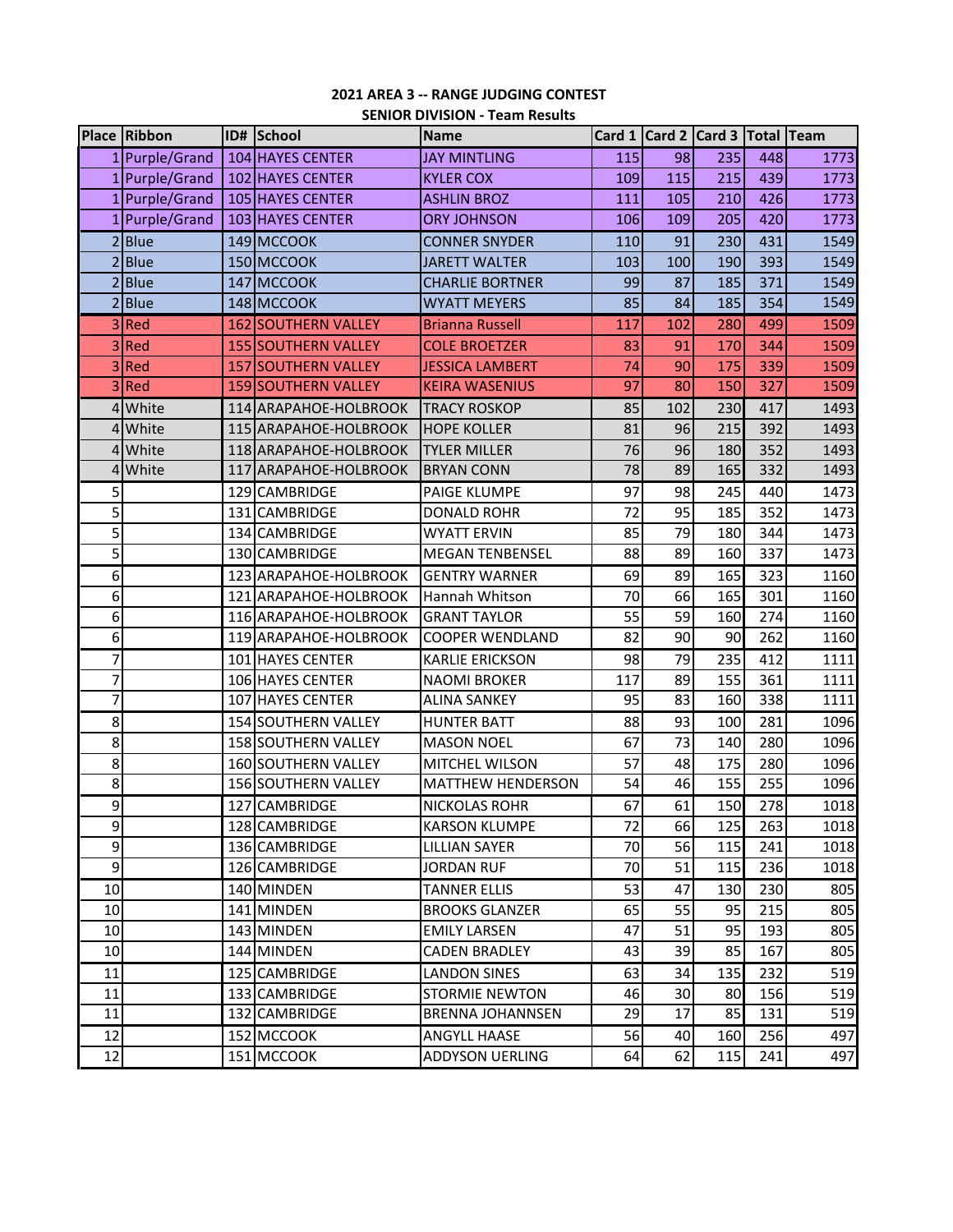|                 | Place Ribbon | <b>ID# School</b>          | <b>Name</b>            |                 |                 | Card 1 Card 2 Card 3 Total Team |     |            |
|-----------------|--------------|----------------------------|------------------------|-----------------|-----------------|---------------------------------|-----|------------|
| 13              |              | 109 COZAD                  | <b>JALEXIS RUANO</b>   | 36I             | 30I             | <b>145</b>                      | 211 | 384        |
| 13              |              | 113 COZAD                  | Sam Hergenrader        | 56 I            | 37 <sup>1</sup> | 80                              | 173 | 384        |
| 14 <sub>1</sub> |              | <b>161 SOUTHERN VALLEY</b> | <b>ICAUY PREITAUER</b> | 39 <sup>1</sup> | 61              | 90                              | 190 | 190        |
| 15              |              | 139 MINDEN                 | IEMMA STEINKRUGER      |                 | 46              | 50                              | 153 | <b>153</b> |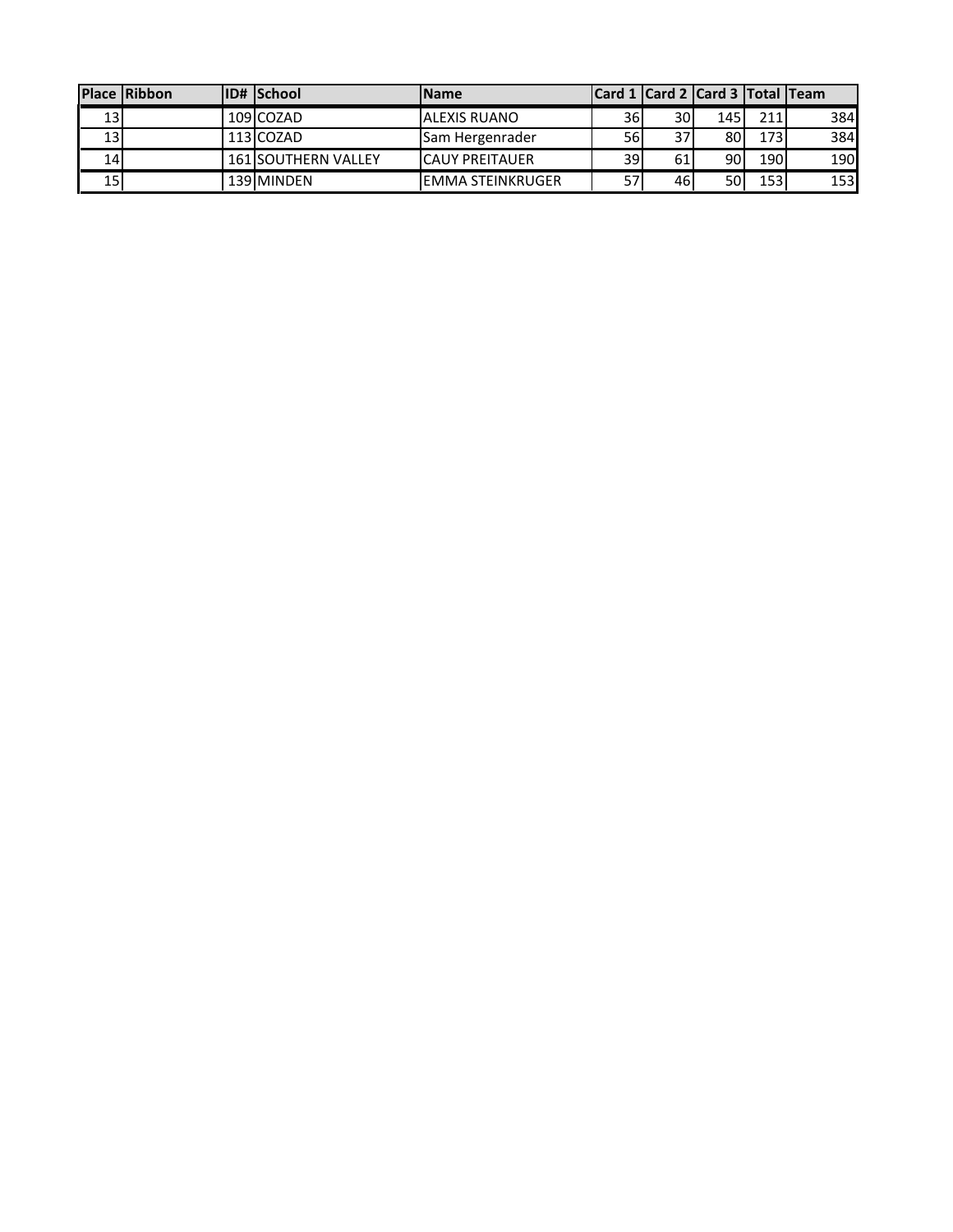# **2021 AREA 3 -- RANGE JUDGING CONTEST JUNIOR DIVISION - Individual Results**

|                 | Place Ribbon   | ID# School            | <b>Name</b>                    |     |     | Card 1   Card 2   Card 3   Total |     |
|-----------------|----------------|-----------------------|--------------------------------|-----|-----|----------------------------------|-----|
|                 | 1 Purple/Grand | 586 MCCOOK            | <b>JOSEPH BARENBERG</b>        | 124 | 117 | 270                              | 511 |
|                 | 2 Blue         | 501 HAYES CENTER      | <b>VICTORIAH DEAVER</b>        | 125 | 110 | 250                              | 485 |
|                 | 3 Red          | 624 CAMBRIDGE         | <b>BRENNA DETERDING</b>        | 101 | 102 | 235                              | 438 |
|                 | 4 White        | 504 HAYES CENTER      | <b>CHARLOTTE BROKER</b>        | 106 | 85  | 235                              | 426 |
|                 | 5 Green        | 502 HAYES CENTER      | <b>ELLIE BROZ</b>              | 108 | 95  | 185                              | 388 |
|                 | 6 Green        | 507 HAYES CENTER      | <b>NAOMI DEAVER</b>            | 106 | 73  | 200                              | 379 |
| 7               | Green          | 558 ALMA              | <b>ANTON COOK</b>              | 81  | 73  | 225                              | 379 |
|                 | 8 Green        | 557 ALMA              | <b>ALDEN BEWLEY</b>            | 84  | 72  | 215                              | 371 |
|                 | 8 Green        | 592 SOUTHERN VALLEY   | <b>KAMDEN BOSE</b>             | 104 | 102 | 165                              | 371 |
|                 | 10 Green       | 512 HAYES CENTER      | <b>ISABELLE WALKER</b>         | 98  | 70  | 190                              | 358 |
|                 | 11 Green       | 539 ARAPAHOE-HOLBROOK | <b>TRENTON ROSKOP</b>          | 66  | 86  | 205                              | 357 |
|                 | 12 Green       | 601 SOUTHERN VALLEY   | <b>BRYNN BAILY</b>             | 87  | 79  | 185                              | 351 |
|                 | 13 Green       | 503 HAYES CENTER      | <b>SYDNEY WALKER</b>           | 104 | 87  | 155                              | 346 |
|                 | 14 Green       | 563 ALMA              | <b>BRETT PFEIL</b>             | 80  | 80  | 180                              | 340 |
|                 | 14 Green       | 622 CAMBRIDGE         | <b>RACHEL HARRIS</b>           | 60  | 65  | 215                              | 340 |
|                 | 16 Green       | 513 HAYES CENTER      | <b>KASH COX</b>                | 78  | 103 | 155                              | 336 |
|                 | 17 Green       | 609 SOUTHERN VALLEY   | <b>HAYDEN TAYLOR</b>           | 67  | 75  | 190                              | 332 |
|                 | 18 Green       | 591 SOUTHERN VALLEY   | <b>KOTA BATT</b>               | 81  | 77  | 165                              | 323 |
|                 | 19 Green       | 590 SOUTHERN VALLEY   | <b>BRENNA BALDERSTON</b>       | 92  | 95  | 135                              | 322 |
|                 | 20 Green       | 550 ELWOOD            | <b>DREW KNOERZER</b>           | 65  | 78  | 175                              | 318 |
|                 | 21 Green       | 505 HAYES CENTER      | <b>AUBREY BROZ</b>             | 77  | 79  | 160                              | 316 |
|                 | 22 Green       | 510 HAYES CENTER      | <b>SYDNEY MINTLING</b>         | 77  | 68  | 170                              | 315 |
|                 | 23 Green       | 588 MCCOOK            | <b>DEACON WALKINGTON-KINNE</b> | 58  | 55  | 200                              | 313 |
|                 | 24 Green       | 627 CAMBRIDGE         | <b>NOLAN WESTADT</b>           | 80  | 95  | 135                              | 310 |
| 25              |                | 605 SOUTHERN VALLEY   | <b>TREY BROETZER</b>           | 77  | 65  | 160                              | 302 |
| 26              |                | 577 MCCOOK            | <b>HAYLEE SCHLEGEL</b>         | 95  | 45  | 160                              | 300 |
| 27              |                | 597 SOUTHERN VALLEY   | <b>SAM RUSSELL</b>             | 76  | 85  | 135                              | 296 |
| 28              |                | 595 SOUTHERN VALLEY   | <b>LILY HOLSTE</b>             | 93  | 99  | 100                              | 292 |
| 29              |                | 509 HAYES CENTER      | <b>KYNDALL MCKINZIE</b>        | 80  | 79  | 130                              | 289 |
| 30 <sup>1</sup> |                | 620 CAMBRIDGE         | <b>ERIN JOHNSON</b>            | 83  | 72  | 130                              | 285 |
| 31              |                | 579 MCCOOK            | <b>BECKETT HESKETT</b>         | 70  | 65  | 140                              | 275 |
| 32              |                | 606 SOUTHERN VALLEY   | <b>Tayley Becker</b>           | 83  | 80  | 105                              | 268 |
| 33              |                | 560 ALMA              | <b>GAVIN DUNSE</b>             | 57  | 40  | 165                              | 262 |
| 34              |                | 561 ALMA              | <b>KARSTEN BRADLEY</b>         | 60  | 57  | 145                              | 262 |
| 35              |                | 511 HAYES CENTER      | <b>TYLER STEWART</b>           | 89  | 66  | 105                              | 260 |
| 36              |                | 598 SOUTHERN VALLEY   | <b>LAUREL STALDER</b>          | 74  | 59  | 120                              | 253 |
| 37              |                | 628 CAMBRIDGE         | <b>DIERKS SAYER</b>            | 81  | 92  | 80                               | 253 |
| 38              |                | 574 MCCOOK            | RACHEL BOSE                    | 72  | 53  | 125                              | 250 |
| 39              |                | 506 HAYES CENTER      | <b>KESLI COX</b>               | 83  | 66  | 100                              | 249 |
| 40              |                | 559 ALMA              | <b>DOMINICK SCHMIDT</b>        | 45  | 43  | 160                              | 248 |
| 40              |                | 575 MCCOOK            | <b>MAKAYLA PATE</b>            | 75  | 58  | 115                              | 248 |
| 40              |                | 602 SOUTHERN VALLEY   | <b>GAGE BOOE</b>               | 74  | 84  | 90                               | 248 |
| 43              |                | 582 MCCOOK            | <b>ALLIE STITT</b>             | 61  | 61  | 125                              | 247 |
| 44              |                | 604 SOUTHERN VALLEY   | <b>SHANDLYN GREEN</b>          | 73  | 64  | 110                              | 247 |
| 45              |                | 545 ARAPAHOE-HOLBROOK | <b>ELI SHAFTER</b>             | 60  | 70  | 115                              | 245 |
| 46              |                | 618 CAMBRIDGE         | <b>LEAH DOWNER</b>             | 61  | 48  | 135                              | 244 |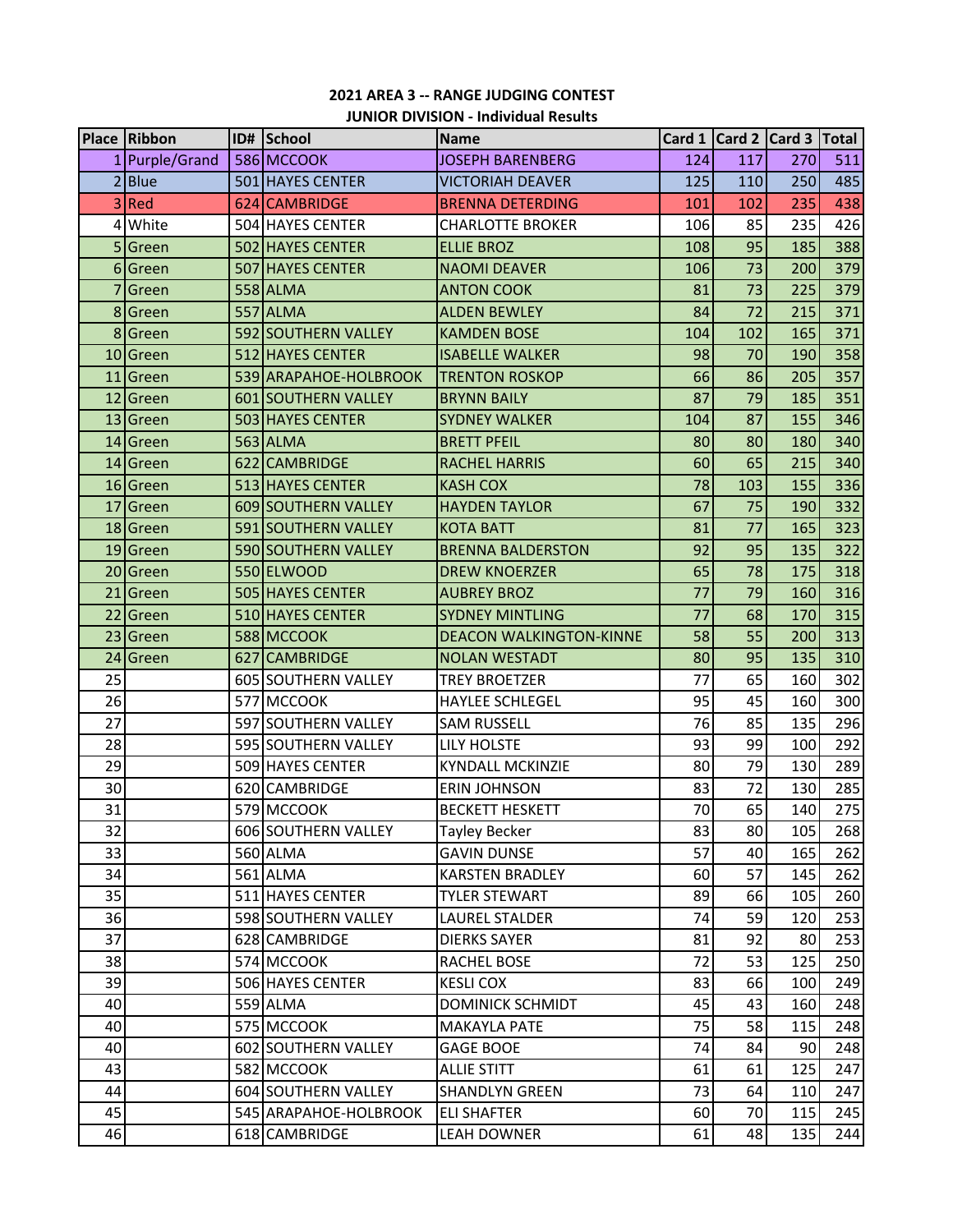|    | Place Ribbon | ID# School          | <b>Name</b>             |    |    | Card 1 Card 2 Card 3 Total |     |
|----|--------------|---------------------|-------------------------|----|----|----------------------------|-----|
| 47 |              | 621 CAMBRIDGE       | <b>EMMERIE TOMLIN</b>   | 75 | 68 | 100                        | 243 |
| 48 |              | 585 MCCOOK          | <b>KALEB FEIKERT</b>    | 31 | 21 | 190                        | 242 |
| 49 |              | 593 SOUTHERN VALLEY | JERAMYAH RUSTZAMP       | 63 | 67 | 110                        | 240 |
| 50 |              | 583 MCCOOK          | <b>PAIGE WITT</b>       | 62 | 49 | 125                        | 236 |
| 50 |              | 625 CAMBRIDGE       | <b>BRYLYN SPRINGER</b>  | 49 | 37 | 150                        | 236 |
| 52 |              | 521 COZAD           | <b>JORJA VOCOM</b>      | 50 | 54 | 130                        | 234 |
| 52 |              | 553 ELWOOD          | <b>AIDAN SHUTTS</b>     | 59 | 50 | 125                        | 234 |
| 54 |              | 608 SOUTHERN VALLEY | <b>PADEN SCHRIRINER</b> | 51 | 44 | 135                        | 230 |
| 55 |              | 578 MCCOOK          | <b>JACK SIEGFRIED</b>   | 54 | 38 | 135                        | 227 |
| 56 |              | 565 ALMA            | <b>ALEK MOLZAHN</b>     | 83 | 43 | 100                        | 226 |
| 57 |              | 584 MCCOOK          | <b>ABBY GROSS</b>       | 62 | 57 | 105                        | 224 |
| 58 |              | 570 MINDEN          | <b>SAM CEDERBURG</b>    | 67 | 51 | 105                        | 223 |
| 59 |              | 650 MCCOOK          | Ashlyn Randel           | 58 | 56 | 100                        | 214 |
| 60 |              | 615 CAMBRIDGE       | <b>TYE STANTON</b>      | 57 | 36 | 120                        | 213 |
| 61 |              | 519 SILVER LAKE     | <b>ASHLEY BONIFAS</b>   | 77 | 79 | 55                         | 211 |
| 62 |              | 536 COZAD           | <b>TYREE SMITH</b>      | 27 | 28 | 150                        | 205 |
| 63 |              | 518 SILVER LAKE     | <b>KATY SOUCEK</b>      | 60 | 54 | 90                         | 204 |
| 63 |              | 554 ELWOOD          | <b>WRYSTON BRELL</b>    | 53 | 46 | 105                        | 204 |
| 63 |              | 589 MCCOOK          | <b>Tayor Ruggles</b>    | 61 | 63 | 80                         | 204 |
| 66 |              | 551 ELWOOD          | <b>GAVIN TILSON</b>     | 50 | 53 | 100                        | 203 |
| 66 |              | 607 SOUTHERN VALLEY | <b>RAYN JOHNSON</b>     | 67 | 76 | 60                         | 203 |
| 68 |              | 516 SILVER LAKE     | <b>MACY PARR</b>        | 44 | 39 | 115                        | 198 |
| 68 |              | 619 CAMBRIDGE       | SAVANNAH PAISLEY        | 42 | 41 | 115                        | 198 |
| 70 |              | 594 SOUTHERN VALLEY | <b>BRAXTON HAMMOND</b>  | 31 | 53 | 110                        | 194 |
| 71 |              | 611 SILVER LAKE     | <b>MCKENNA PANKOKE</b>  | 55 | 51 | 85                         | 191 |
| 71 |              | 537 COZAD           | <b>COURTNEY GUYLE</b>   | 43 | 33 | 115                        | 191 |
| 73 |              | 613 SILVER LAKE     | <b>CODY PLAMBECK</b>    | 37 | 46 | 105                        | 188 |
| 74 |              | 525 COZAD           | <b>DREU WHITE</b>       | 44 | 35 | 105                        | 184 |
| 74 |              | 564 ALMA            | <b>SAMANTHA STONE</b>   | 40 | 34 | 110                        | 184 |
| 74 |              | 528 COZAD           | <b>AUTUM MALINE</b>     | 38 | 40 | 105                        | 183 |
| 77 |              | 555 ELWOOD          | <b>KORY HORT</b>        | 55 | 55 | 70                         | 180 |
| 77 |              | 576 MCCOOK          | <b>CHAYSE JOHNSON</b>   | 36 | 39 | 105                        | 180 |
| 77 |              | 596 SOUTHERN VALLEY | <b>ABREE KARASH</b>     | 46 | 64 | 70                         | 180 |
| 80 |              | 651 MCCOOK          | Danika Havlicek         | 41 | 38 | 100                        | 179 |
| 81 |              | 526 COZAD           | LANE WRIGHT             | 41 | 37 | 100                        | 178 |
| 81 |              | 562 ALMA            | <b>ADDISON POOL</b>     | 45 | 43 | 90                         | 178 |
| 83 |              | 571 MINDEN          | <b>MARAH DORNHOFF</b>   | 48 | 43 | 85                         | 176 |
| 84 |              | 527 COZAD           | <b>CHRIS RUANO</b>      | 38 | 32 | 105                        | 175 |
| 85 |              | 572 MINDEN          | MIA MALCOM              | 58 | 47 | 65                         | 170 |
| 86 |              | 522 COZAD           | <b>LONDON COSTANZA</b>  | 24 | 40 | 105                        | 169 |
| 87 |              | 517 SILVER LAKE     | <b>EMMA SCHMIDT</b>     | 39 | 53 | 70                         | 162 |
| 88 |              | 629 CAMBRIDGE       | <b>CHARLES HOUSER</b>   | 58 | 49 | 50                         | 157 |
| 89 |              | 529 COZAD           | <b>ALEX PEREZ</b>       | 28 | 23 | 105                        | 156 |
| 90 |              | 533 COZAD           | <b>AVY PENA</b>         | 29 | 29 | 90                         | 148 |
| 91 |              | 515 SILVER LAKE     | SOPHIA BUTLER           | 22 | 27 | 90                         | 139 |
| 92 |              | 616 CAMBRIDGE       | <b>CARTER HANES</b>     | 49 | 43 | 45                         | 137 |
| 93 |              | 524 COZAD           | <b>WYATT HOSICK</b>     | 30 | 33 | 70                         | 133 |
| 94 |              | 600 SOUTHERN VALLEY | VANESSA AGUAJO0         | 63 | 57 | 0                          | 120 |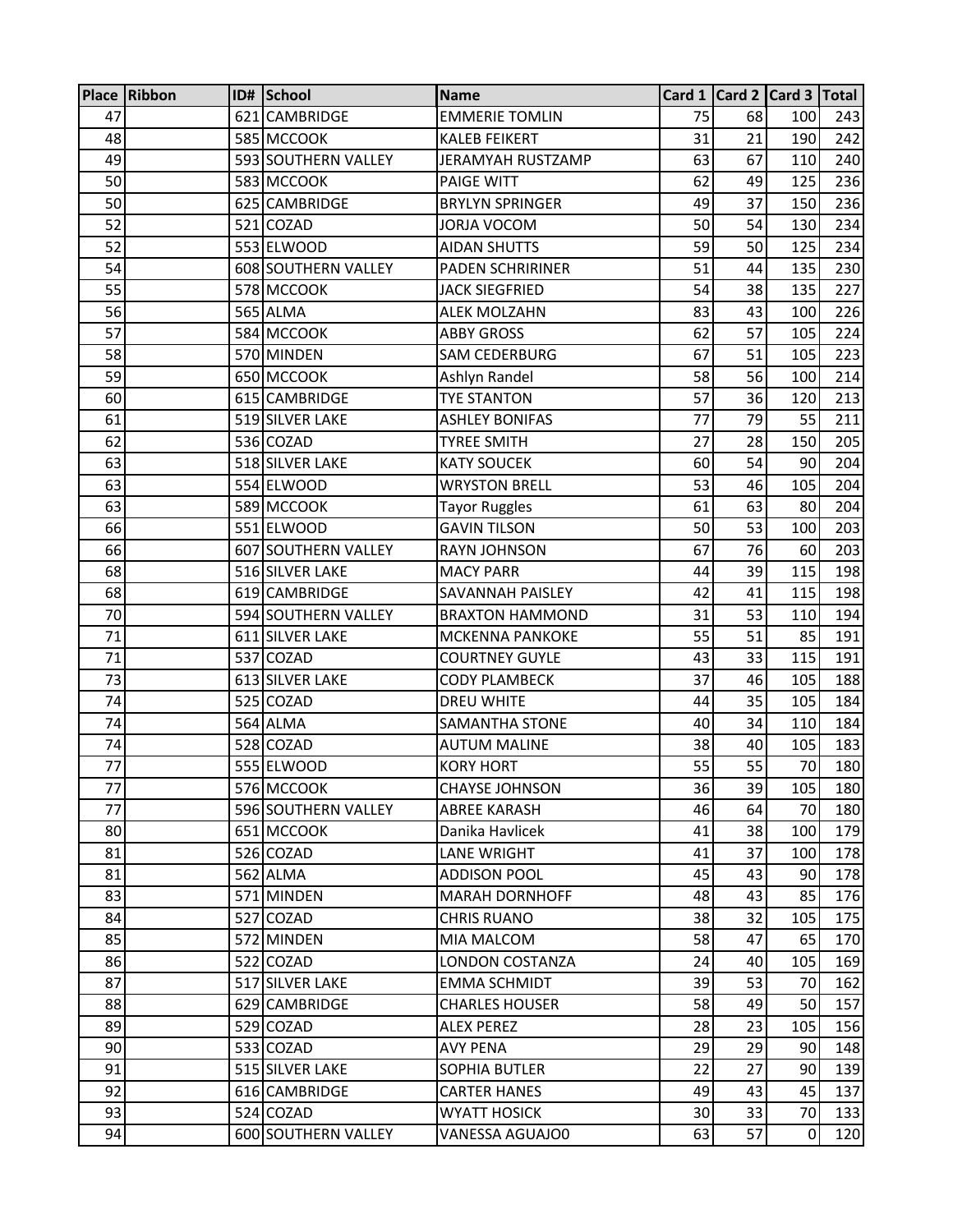|            | <b>Place Ribbon</b> | <b>ID# School</b> | <b>Name</b>            |    |    | Card 1 Card 2 Card 3 Total |    |
|------------|---------------------|-------------------|------------------------|----|----|----------------------------|----|
| ∩⊏<br>ັງລ∙ |                     | 532 COZAD         | <b>IHAYDEN GUTHARD</b> | ב? | 35 | 30                         | 89 |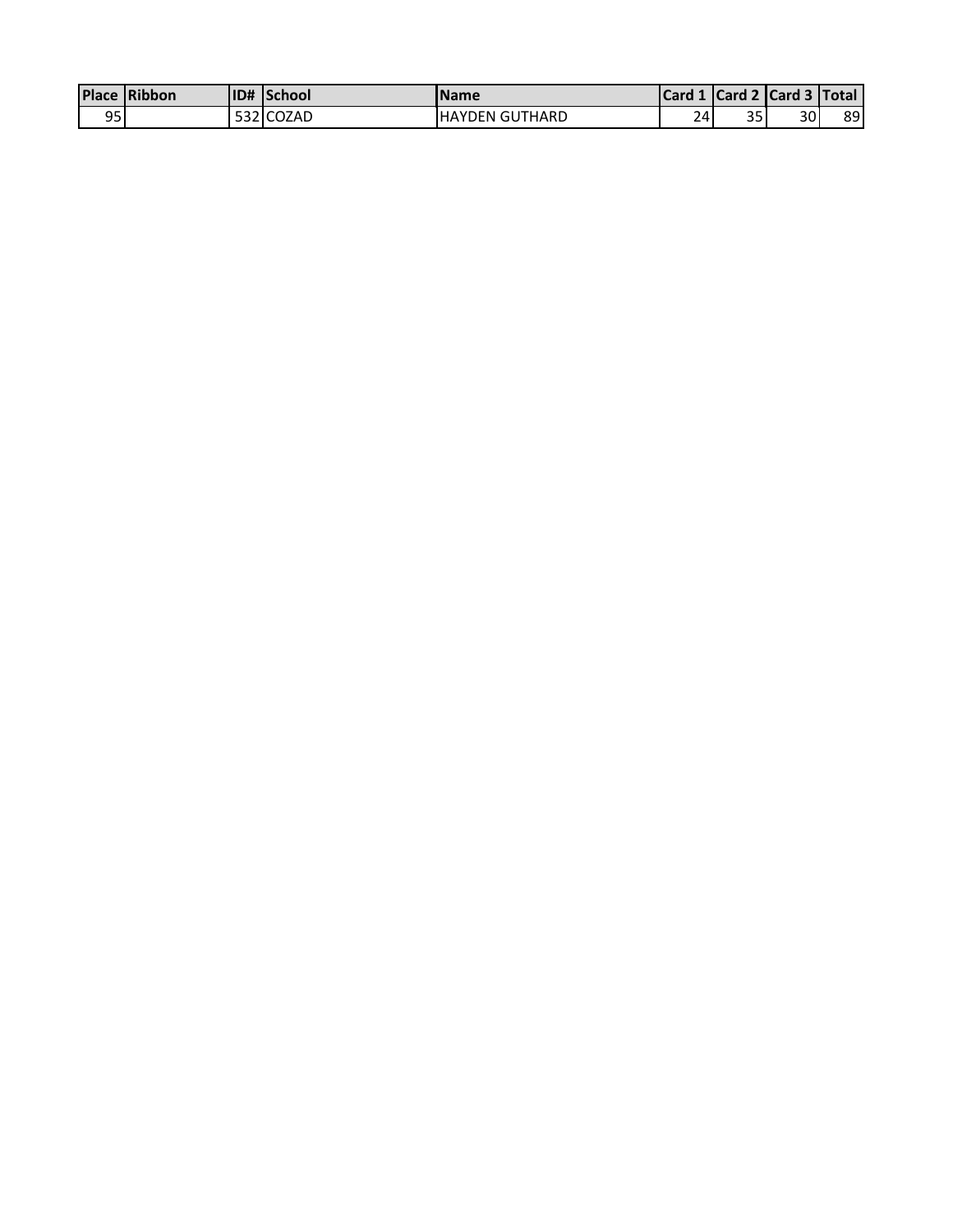## **2021 AREA 3 -- RANGE JUDGING CONTEST JUNIOR DIVISION - Team Results**

|                | Place Ribbon ID# School |                     | <b>Name</b>                    |     |     | Card 1 Card 2 Card 3 Total Team |     |      |
|----------------|-------------------------|---------------------|--------------------------------|-----|-----|---------------------------------|-----|------|
|                | 1 Purple                | 501 HAYES CENTER    | <b>VICTORIAH DEAVER</b>        | 125 | 110 | 250                             | 485 | 1678 |
|                | 1 Purple                | 504 HAYES CENTER    | <b>CHARLOTTE BROKER</b>        | 106 | 85  | 235                             | 426 | 1678 |
|                | 1 Purple                | 502 HAYES CENTER    | <b>ELLIE BROZ</b>              | 108 | 95  | 185                             | 388 | 1678 |
|                | 1 Purple                | 507 HAYES CENTER    | <b>NAOMI DEAVER</b>            | 106 | 73  | 200                             | 379 | 1678 |
|                | 2 Blue                  | 586 MCCOOK          | <b>JOSEPH BARENBERG</b>        | 124 | 117 | 270                             | 511 | 1399 |
| 2              | <b>Blue</b>             | 588 MCCOOK          | <b>DEACON WALKINGTON-KINNE</b> | 58  | 55  | 200                             | 313 | 1399 |
| $\mathfrak{p}$ | <b>Blue</b>             | 577 MCCOOK          | <b>HAYLEE SCHLEGEL</b>         | 95  | 45  | 160                             | 300 | 1399 |
| 2              | <b>Blue</b>             | 579 MCCOOK          | <b>BECKETT HESKETT</b>         | 70  | 65  | 140                             | 275 | 1399 |
| 3              | Red                     | 592 SOUTHERN VALLEY | <b>KAMDEN BOSE</b>             | 104 | 102 | 165                             | 371 | 1377 |
| 3              | Red                     | 601 SOUTHERN VALLEY | <b>BRYNN BAILY</b>             | 87  | 79  | 185                             | 351 | 1377 |
| 3              | Red                     | 609 SOUTHERN VALLEY | <b>HAYDEN TAYLOR</b>           | 67  | 75  | 190                             | 332 | 1377 |
| 3              | Red                     | 591 SOUTHERN VALLEY | <b>KOTA BATT</b>               | 81  | 77  | 165                             | 323 | 1377 |
|                | 4 White                 | 624 CAMBRIDGE       | <b>BRENNA DETERDING</b>        | 101 | 102 | 235                             | 438 | 1373 |
| 4              | White                   | 622 CAMBRIDGE       | <b>RACHEL HARRIS</b>           | 60  | 65  | 215                             | 340 | 1373 |
|                | 4 White                 | 627 CAMBRIDGE       | <b>NOLAN WESTADT</b>           | 80  | 95  | 135                             | 310 | 1373 |
| 4              | White                   | 620 CAMBRIDGE       | <b>ERIN JOHNSON</b>            | 83  | 72  | 130                             | 285 | 1373 |
| 5              |                         | 512 HAYES CENTER    | <b>ISABELLE WALKER</b>         | 98  | 70  | 190                             | 358 | 1356 |
| 5              |                         | 503 HAYES CENTER    | <b>SYDNEY WALKER</b>           | 104 | 87  | 155                             | 346 | 1356 |
| 5              |                         | 513 HAYES CENTER    | <b>KASH COX</b>                | 78  | 103 | 155                             | 336 | 1356 |
| 5              |                         | 505 HAYES CENTER    | <b>AUBREY BROZ</b>             | 77  | 79  | 160                             | 316 | 1356 |
| 6              |                         | 558 ALMA            | <b>ANTON COOK</b>              | 81  | 73  | 225                             | 379 | 1352 |
| 6              |                         | 557 ALMA            | <b>ALDEN BEWLEY</b>            | 84  | 72  | 215                             | 371 | 1352 |
| 6              |                         | 563 ALMA            | <b>BRETT PFEIL</b>             | 80  | 80  | 180                             | 340 | 1352 |
| 6              |                         | 560 ALMA            | <b>GAVIN DUNSE</b>             | 57  | 40  | 165                             | 262 | 1352 |
| 7              |                         | 590 SOUTHERN VALLEY | <b>BRENNA BALDERSTON</b>       | 92  | 95  | 135                             | 322 | 1212 |
| 7              |                         | 605 SOUTHERN VALLEY | <b>TREY BROETZER</b>           | 77  | 65  | 160                             | 302 | 1212 |
| 7              |                         | 597 SOUTHERN VALLEY | <b>SAM RUSSELL</b>             | 76  | 85  | 135                             | 296 | 1212 |
| 7              |                         | 595 SOUTHERN VALLEY | <b>LILY HOLSTE</b>             | 93  | 99  | 100                             | 292 | 1212 |
| 8              |                         | 510 HAYES CENTER    | <b>SYDNEY MINTLING</b>         | 77  | 68  | 170                             | 315 | 1113 |
| 8              |                         | 509 HAYES CENTER    | <b>KYNDALL MCKINZIE</b>        | 80  | 79  | 130                             | 289 | 1113 |
| 8              |                         | 511 HAYES CENTER    | <b>TYLER STEWART</b>           | 89  | 66  | 105                             | 260 | 1113 |
| 8              |                         | 506 HAYES CENTER    | <b>KESLI COX</b>               | 83  | 66  | 100                             | 249 | 1113 |
| 9              |                         | 606 SOUTHERN VALLEY | Tayley Becker                  | 83  | 80  | 105                             | 268 | 1016 |
| 9              |                         | 598 SOUTHERN VALLEY | <b>LAUREL STALDER</b>          | 74  | 59  | 120                             | 253 | 1016 |
| 9              |                         | 602 SOUTHERN VALLEY | <b>GAGE BOOE</b>               | 74  | 84  | 90                              | 248 | 1016 |
| 9              |                         | 604 SOUTHERN VALLEY | <b>SHANDLYN GREEN</b>          | 73  | 64  | 110                             | 247 | 1016 |
| 10             |                         | 574 MCCOOK          | RACHEL BOSE                    | 72  | 53  | 125                             | 250 | 987  |
| 10             |                         | 575 MCCOOK          | <b>MAKAYLA PATE</b>            | 75  | 58  | 115                             | 248 | 987  |
| 10             |                         | 582 MCCOOK          | <b>ALLIE STITT</b>             | 61  | 61  | 125                             | 247 | 987  |
| 10             |                         | 585 MCCOOK          | <b>KALEB FEIKERT</b>           | 31  | 21  | 190                             | 242 | 987  |
| 11             |                         | 628 CAMBRIDGE       | <b>DIERKS SAYER</b>            | 81  | 92  | 80                              | 253 | 976  |
| 11             |                         | 618 CAMBRIDGE       | <b>LEAH DOWNER</b>             | 61  | 48  | 135                             | 244 | 976  |
| 11             |                         | 621 CAMBRIDGE       | <b>EMMERIE TOMLIN</b>          | 75  | 68  | 100                             | 243 | 976  |
| 11             |                         | 625 CAMBRIDGE       | <b>BRYLYN SPRINGER</b>         | 49  | 37  | 150                             | 236 | 976  |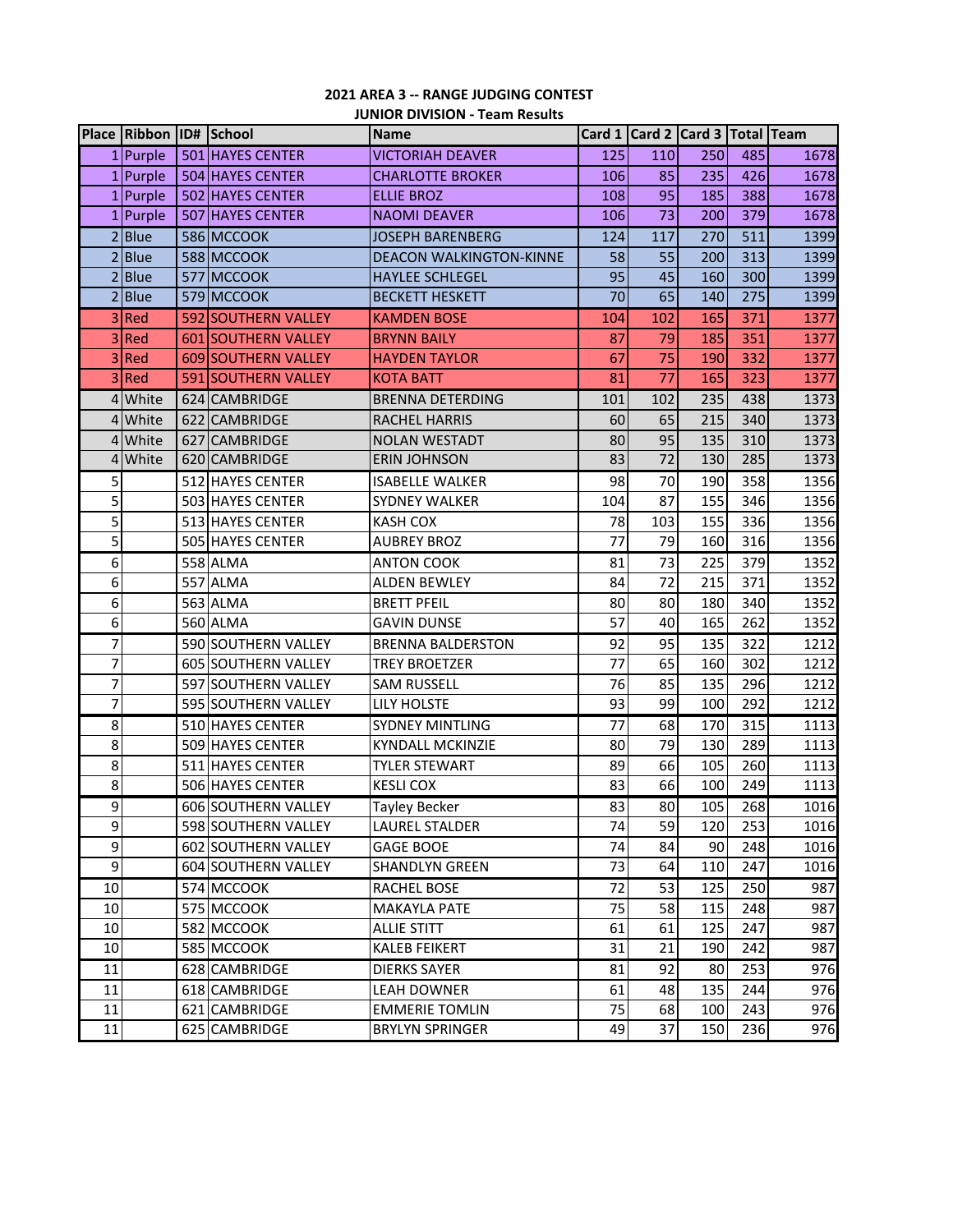|    | Place Ribbon ID# School |                       | <b>Name</b>             |    |    | Card 1   Card 2   Card 3   Total   Team |     |     |
|----|-------------------------|-----------------------|-------------------------|----|----|-----------------------------------------|-----|-----|
| 12 |                         | 550 ELWOOD            | <b>DREW KNOERZER</b>    | 65 | 78 | 175                                     | 318 | 959 |
| 12 |                         | 553 ELWOOD            | <b>AIDAN SHUTTS</b>     | 59 | 50 | 125                                     | 234 | 959 |
| 12 |                         | 554 ELWOOD            | <b>WRYSTON BRELL</b>    | 53 | 46 | 105                                     | 204 | 959 |
| 12 |                         | 551 ELWOOD            | <b>GAVIN TILSON</b>     | 50 | 53 | 100                                     | 203 | 959 |
| 13 |                         | 561 ALMA              | <b>KARSTEN BRADLEY</b>  | 60 | 57 | 145                                     | 262 | 920 |
| 13 |                         | 559 ALMA              | <b>DOMINICK SCHMIDT</b> | 45 | 43 | 160                                     | 248 | 920 |
| 13 |                         | 565 ALMA              | <b>ALEK MOLZAHN</b>     | 83 | 43 | 100                                     | 226 | 920 |
| 13 |                         | 564 ALMA              | <b>SAMANTHA STONE</b>   | 40 | 34 | 110                                     | 184 | 920 |
| 14 |                         | 583 MCCOOK            | PAIGE WITT              | 62 | 49 | 125                                     | 236 | 901 |
| 14 |                         | 578 MCCOOK            | <b>JACK SIEGFRIED</b>   | 54 | 38 | 135                                     | 227 | 901 |
| 14 |                         | 584 MCCOOK            | <b>ABBY GROSS</b>       | 62 | 57 | 105                                     | 224 | 901 |
| 14 |                         | 650 MCCOOK            | Ashlyn Randel           | 58 | 56 | 100                                     | 214 | 901 |
| 15 |                         | 593 SOUTHERN VALLEY   | JERAMYAH RUSTZAMP       | 63 | 67 | 110                                     | 240 | 867 |
| 15 |                         | 608 SOUTHERN VALLEY   | <b>PADEN SCHRIRINER</b> | 51 | 44 | 135                                     | 230 | 867 |
| 15 |                         | 607 SOUTHERN VALLEY   | <b>RAYN JOHNSON</b>     | 67 | 76 | 60                                      | 203 | 867 |
| 15 |                         | 594 SOUTHERN VALLEY   | <b>BRAXTON HAMMOND</b>  | 31 | 53 | 110                                     | 194 | 867 |
| 16 |                         | 521 COZAD             | JORJA VOCOM             | 50 | 54 | 130                                     | 234 | 814 |
| 16 |                         | 536 COZAD             | <b>TYREE SMITH</b>      | 27 | 28 | 150                                     | 205 | 814 |
| 16 |                         | 537 COZAD             | <b>COURTNEY GUYLE</b>   | 43 | 33 | 115                                     | 191 | 814 |
| 16 |                         | 525 COZAD             | <b>DREU WHITE</b>       | 44 | 35 | 105                                     | 184 | 814 |
| 17 |                         | 519 SILVER LAKE       | <b>ASHLEY BONIFAS</b>   | 77 | 79 | 55                                      | 211 | 804 |
| 17 |                         | 518 SILVER LAKE       | <b>KATY SOUCEK</b>      | 60 | 54 | 90                                      | 204 | 804 |
| 17 |                         | 516 SILVER LAKE       | <b>MACY PARR</b>        | 44 | 39 | 115                                     | 198 | 804 |
| 17 |                         | 611 SILVER LAKE       | <b>MCKENNA PANKOKE</b>  | 55 | 51 | 85                                      | 191 | 804 |
| 18 |                         | 615 CAMBRIDGE         | <b>TYE STANTON</b>      | 57 | 36 | 120                                     | 213 | 705 |
| 18 |                         | 619 CAMBRIDGE         | SAVANNAH PAISLEY        | 42 | 41 | 115                                     | 198 | 705 |
| 18 |                         | 629 CAMBRIDGE         | <b>CHARLES HOUSER</b>   | 58 | 49 | 50                                      | 157 | 705 |
| 18 |                         | 616 CAMBRIDGE         | <b>CARTER HANES</b>     | 49 | 43 | 45                                      | 137 | 705 |
| 18 |                         | 528 COZAD             | <b>AUTUM MALINE</b>     | 38 | 40 | 105                                     | 183 | 705 |
| 18 |                         | 526 COZAD             | LANE WRIGHT             | 41 | 37 | 100                                     | 178 | 705 |
| 18 |                         | 527 COZAD             | <b>CHRIS RUANO</b>      | 38 | 32 | 105                                     | 175 | 705 |
| 18 |                         | 522 COZAD             | <b>LONDON COSTANZA</b>  | 24 | 40 | 105                                     | 169 | 705 |
| 20 |                         | 539 ARAPAHOE-HOLBROOK | <b>TRENTON ROSKOP</b>   | 66 | 86 | 205                                     | 357 | 602 |
| 20 |                         | 545 ARAPAHOE-HOLBROOK | <b>ELI SHAFTER</b>      | 60 | 70 | 115                                     | 245 | 602 |
| 21 |                         | 570 MINDEN            | <b>SAM CEDERBURG</b>    | 67 | 51 | 105                                     | 223 | 569 |
| 21 |                         | 571 MINDEN            | <b>MARAH DORNHOFF</b>   | 48 | 43 | 85                                      | 176 | 569 |
| 21 |                         | 572 MINDEN            | MIA MALCOM              | 58 | 47 | 65                                      | 170 | 569 |
| 22 |                         | 589 MCCOOK            | <b>Tayor Ruggles</b>    | 61 | 63 | 80                                      | 204 | 563 |
| 22 |                         | 576 MCCOOK            | <b>CHAYSE JOHNSON</b>   | 36 | 39 | 105                                     | 180 | 563 |
| 22 |                         | 651 MCCOOK            | Danika Havlicek         | 41 | 38 | 100                                     | 179 | 563 |
| 23 |                         | 529 COZAD             | <b>ALEX PEREZ</b>       | 28 | 23 | 105                                     | 156 | 526 |
| 23 |                         | 533 COZAD             | <b>AVY PENA</b>         | 29 | 29 | 90                                      | 148 | 526 |
| 23 |                         | 524 COZAD             | <b>WYATT HOSICK</b>     | 30 | 33 | 70                                      | 133 | 526 |
| 23 |                         | 532 COZAD             | <b>HAYDEN GUTHARD</b>   | 24 | 35 | 30                                      | 89  | 526 |
| 24 |                         | 613 SILVER LAKE       | <b>CODY PLAMBECK</b>    | 37 | 46 | 105                                     | 188 | 489 |
| 24 |                         | 517 SILVER LAKE       | <b>EMMA SCHMIDT</b>     | 39 | 53 | 70                                      | 162 | 489 |
| 24 |                         | 515 SILVER LAKE       | <b>SOPHIA BUTLER</b>    | 22 | 27 | 90                                      | 139 | 489 |
| 25 |                         | 596 SOUTHERN VALLEY   | <b>ABREE KARASH</b>     | 46 | 64 | 70                                      | 180 | 300 |
| 25 |                         | 600 SOUTHERN VALLEY   | VANESSA AGUAJO0         | 63 | 57 | $\overline{0}$                          | 120 | 300 |
| 26 |                         | 555 ELWOOD            | <b>KORY HORT</b>        | 55 | 55 | 70                                      | 180 | 180 |
| 27 |                         | 562 ALMA              | <b>ADDISON POOL</b>     | 45 | 43 | 90                                      | 178 | 178 |